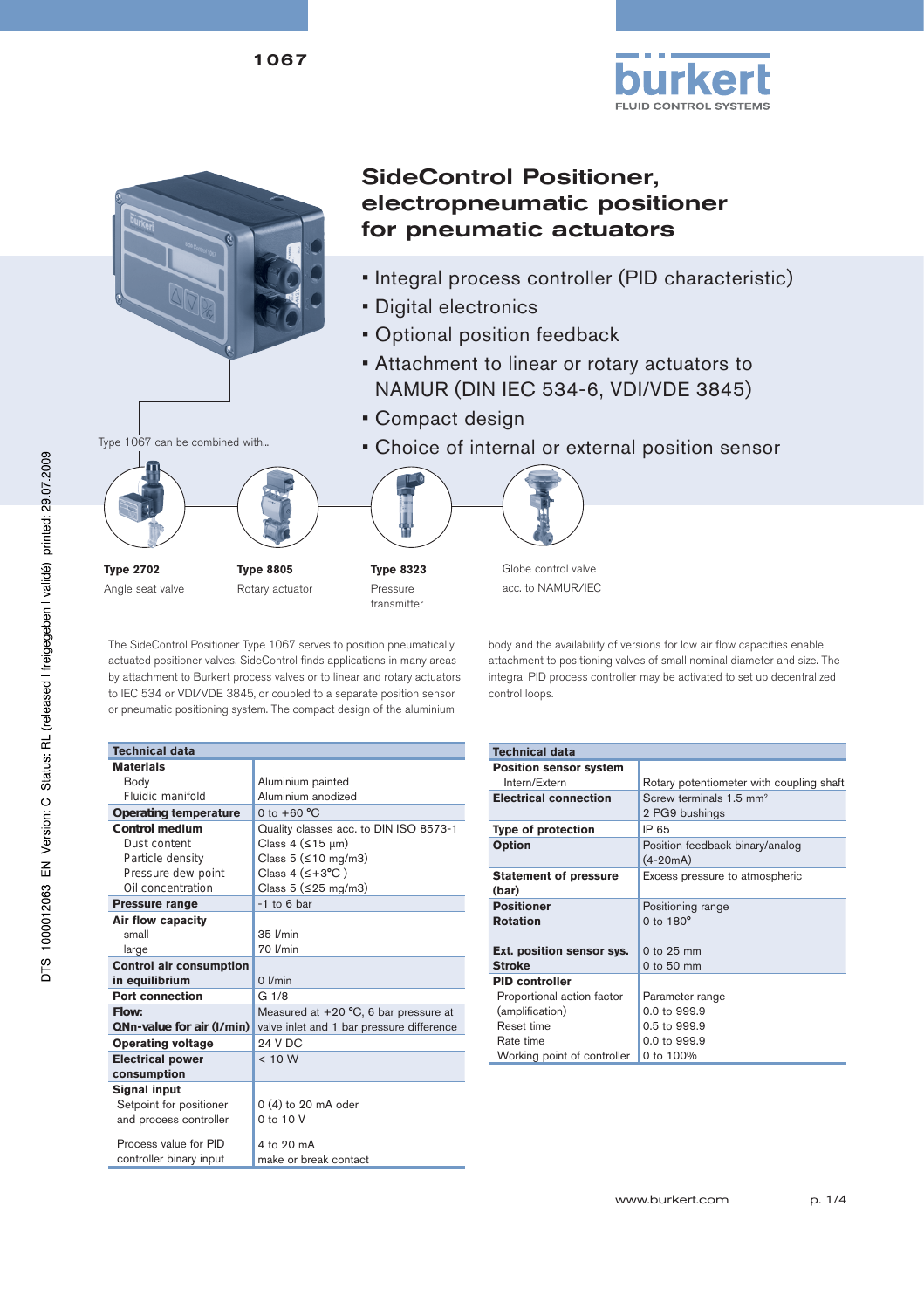1067



# Functional diagram



# Supplementary functions

- Selection of a transfer characteristic (linear, equiprocentile or freely programmable) for correction of the flow or operating characteristic of the valve
- Determination of a dead band for the setpoint
- Tight closure function to assure tight closure of the valve
- Determination of safety position to be assumed under certain circumstances
- Determination of the direction of action of the setpoint or actual value
- Splitting of the entire setpoint range over several positioners
- Stroke limitation
- Limitation of positioning speed
- PID controller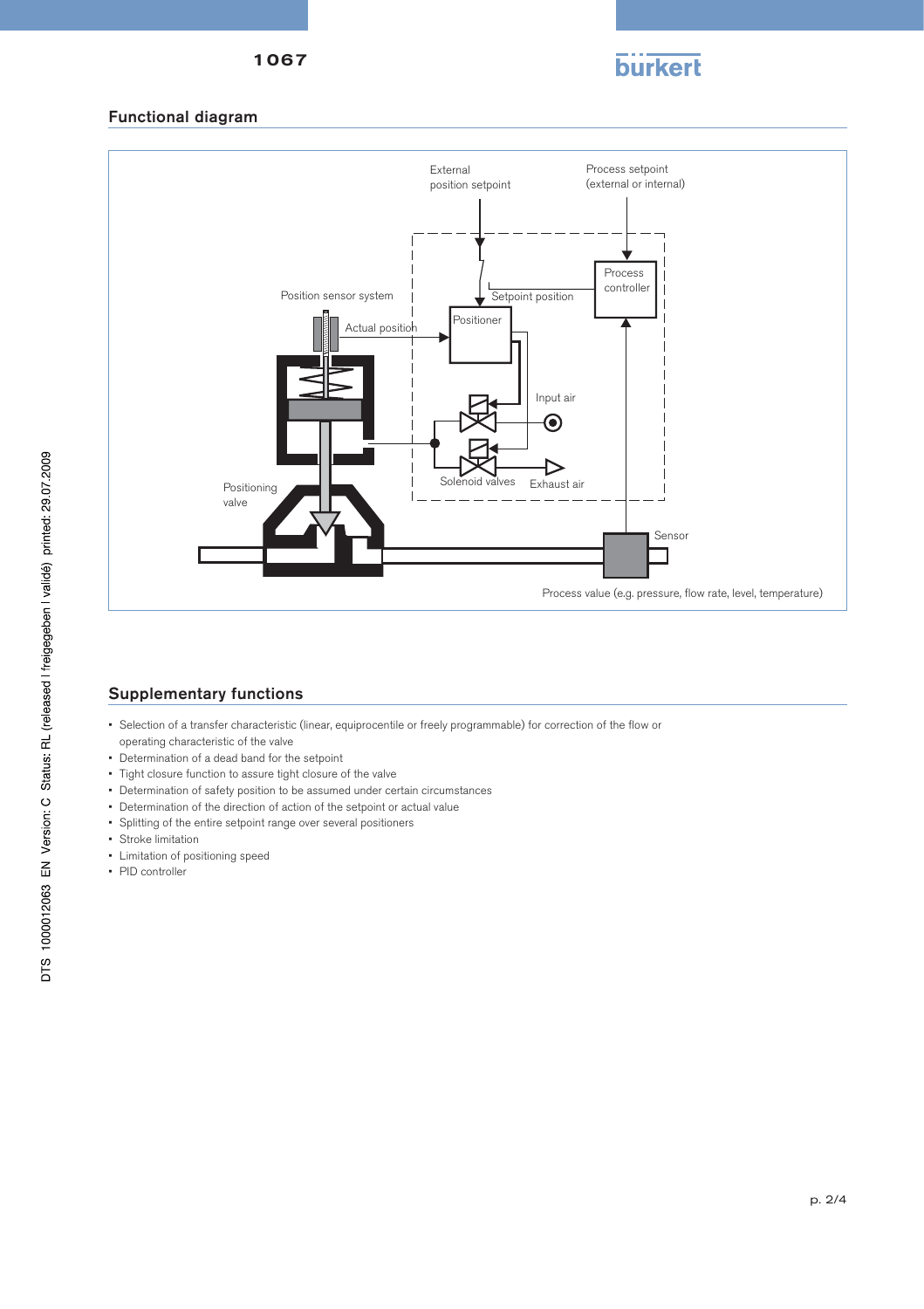

# Ordering table for positioner for attachment to a pneumatic actuator

(other versions on request)

| <b>Actuator type</b>                                                                                                                                                                                                                                                                                                                                                                                                                                                                                                                                                                                                                                                                                                                                                                                     | function<br>Circuit                                      | Position<br>system<br>sensor | version <b>an</b><br>size [mm]<br>Actuator<br>Actuator | Item no. for<br>positioner | for external<br>position<br>Item no.<br>system<br>sensor | Item no. for<br>attachment<br>associated<br>parts |  |  |
|----------------------------------------------------------------------------------------------------------------------------------------------------------------------------------------------------------------------------------------------------------------------------------------------------------------------------------------------------------------------------------------------------------------------------------------------------------------------------------------------------------------------------------------------------------------------------------------------------------------------------------------------------------------------------------------------------------------------------------------------------------------------------------------------------------|----------------------------------------------------------|------------------------------|--------------------------------------------------------|----------------------------|----------------------------------------------------------|---------------------------------------------------|--|--|
| Bürkert piston actuators                                                                                                                                                                                                                                                                                                                                                                                                                                                                                                                                                                                                                                                                                                                                                                                 | Control function A                                       | external                     | Ø 80                                                   | 449 105                    | 651 713                                                  | 642 769                                           |  |  |
| (Type 2730, 2731)                                                                                                                                                                                                                                                                                                                                                                                                                                                                                                                                                                                                                                                                                                                                                                                        | (spring closing),                                        |                              | Ø 100                                                  | 449 105                    | 653 020                                                  | 642 769                                           |  |  |
| Control diaphragm valves                                                                                                                                                                                                                                                                                                                                                                                                                                                                                                                                                                                                                                                                                                                                                                                 | single acting                                            |                              | Ø 125                                                  | 550 690                    | 653 020                                                  | 642 768                                           |  |  |
|                                                                                                                                                                                                                                                                                                                                                                                                                                                                                                                                                                                                                                                                                                                                                                                                          |                                                          |                              | Ø 175 and Ø 225                                        | 550 690                    | 655 534                                                  | 550 622                                           |  |  |
| Bürkert piston actuators                                                                                                                                                                                                                                                                                                                                                                                                                                                                                                                                                                                                                                                                                                                                                                                 | Control function A<br>(spring closing),<br>single acting | external                     | Ø80                                                    | 449 105                    | 651 713                                                  | 642 769                                           |  |  |
| (Type 2700, 2712)                                                                                                                                                                                                                                                                                                                                                                                                                                                                                                                                                                                                                                                                                                                                                                                        |                                                          |                              | Ø 100                                                  | 449 105                    | 653 020                                                  | 642 768                                           |  |  |
| Globe control valves                                                                                                                                                                                                                                                                                                                                                                                                                                                                                                                                                                                                                                                                                                                                                                                     |                                                          |                              | Ø 125                                                  | 550 690                    | 653 020                                                  | 642 768                                           |  |  |
|                                                                                                                                                                                                                                                                                                                                                                                                                                                                                                                                                                                                                                                                                                                                                                                                          |                                                          |                              | Ø 175 and Ø 225                                        | 550 690                    | 655 534                                                  | 550 622                                           |  |  |
| Linear diaphragm actuators                                                                                                                                                                                                                                                                                                                                                                                                                                                                                                                                                                                                                                                                                                                                                                               | single acting                                            | internal                     | small, 14 l/min                                        | 447 787                    |                                                          | 420 153                                           |  |  |
| with mechanical interface                                                                                                                                                                                                                                                                                                                                                                                                                                                                                                                                                                                                                                                                                                                                                                                |                                                          |                              | large, 35 l/min                                        | 416 947                    |                                                          | 420 153                                           |  |  |
| acc. to DIN IEC 534-6                                                                                                                                                                                                                                                                                                                                                                                                                                                                                                                                                                                                                                                                                                                                                                                    |                                                          |                              | double, 70 l/min                                       | 420 093                    | -                                                        | 420 153                                           |  |  |
|                                                                                                                                                                                                                                                                                                                                                                                                                                                                                                                                                                                                                                                                                                                                                                                                          | double acting                                            | internal                     | small, 14 l/min                                        | 444 210                    | $\overline{\phantom{0}}$                                 | 420 153                                           |  |  |
|                                                                                                                                                                                                                                                                                                                                                                                                                                                                                                                                                                                                                                                                                                                                                                                                          |                                                          |                              | large, 35 l/min                                        | 416 948                    | $\overline{\phantom{0}}$                                 | 420 153                                           |  |  |
| Rotary actuators                                                                                                                                                                                                                                                                                                                                                                                                                                                                                                                                                                                                                                                                                                                                                                                         | single acting                                            | internal                     | small, 14 l/min                                        | 447 787                    | $\overline{\phantom{0}}$                                 | 420 152                                           |  |  |
| with bracket $\blacksquare$ and mech.                                                                                                                                                                                                                                                                                                                                                                                                                                                                                                                                                                                                                                                                                                                                                                    |                                                          |                              | large, 35 l/min                                        | 416 947                    | $\qquad \qquad -$                                        | 420 152                                           |  |  |
| interface VDI/VDE 3845                                                                                                                                                                                                                                                                                                                                                                                                                                                                                                                                                                                                                                                                                                                                                                                   |                                                          |                              | double, 70 l/m                                         | 420 093                    |                                                          | 420 152                                           |  |  |
|                                                                                                                                                                                                                                                                                                                                                                                                                                                                                                                                                                                                                                                                                                                                                                                                          | double acting                                            | internal                     | small, 14 l/min                                        | 444 210                    |                                                          | 420 152                                           |  |  |
|                                                                                                                                                                                                                                                                                                                                                                                                                                                                                                                                                                                                                                                                                                                                                                                                          |                                                          |                              | large, 35 l/min                                        | 416 948                    | $\overline{\phantom{0}}$                                 | 420 152                                           |  |  |
| Linear diaphragm actuators                                                                                                                                                                                                                                                                                                                                                                                                                                                                                                                                                                                                                                                                                                                                                                               | single acting                                            | internal                     | large, 35 l/min                                        | 428 629                    | -                                                        | 420 153                                           |  |  |
| with mechanical interface and                                                                                                                                                                                                                                                                                                                                                                                                                                                                                                                                                                                                                                                                                                                                                                            |                                                          |                              | double, 70 l/m                                         | 428 630                    | $\overline{\phantom{0}}$                                 | 420 153                                           |  |  |
| "Analog position feedback" board                                                                                                                                                                                                                                                                                                                                                                                                                                                                                                                                                                                                                                                                                                                                                                         | double acting                                            | internal                     | large, 35 l/min                                        | 428 532                    | $\overline{\phantom{0}}$                                 | 420 153                                           |  |  |
| performance of the entire control valve system.<br>Ordering chart for accessories                                                                                                                                                                                                                                                                                                                                                                                                                                                                                                                                                                                                                                                                                                                        |                                                          |                              |                                                        |                            |                                                          |                                                   |  |  |
|                                                                                                                                                                                                                                                                                                                                                                                                                                                                                                                                                                                                                                                                                                                                                                                                          |                                                          |                              |                                                        |                            |                                                          |                                                   |  |  |
| <b>Version</b>                                                                                                                                                                                                                                                                                                                                                                                                                                                                                                                                                                                                                                                                                                                                                                                           |                                                          |                              |                                                        |                            | Item no.                                                 |                                                   |  |  |
| Console VA VDI/VDE3845-ISO5211 FO5 for mounting the pneumatic actuator of ball valve Type 8805                                                                                                                                                                                                                                                                                                                                                                                                                                                                                                                                                                                                                                                                                                           |                                                          |                              |                                                        |                            | 672 243                                                  |                                                   |  |  |
| Ordering note                                                                                                                                                                                                                                                                                                                                                                                                                                                                                                                                                                                                                                                                                                                                                                                            |                                                          |                              |                                                        |                            |                                                          |                                                   |  |  |
| On attachment to a Burkert positioning valve, the positioner SideControl 1067 is supplied only as a part of a complete control valve<br>(positioner, position sensor system, associated attachment parts and positioning valve).<br>For selection of a suitable positioning valve, please use the data sheets for the types 27XX.<br>For ordering a complete control valve please write your specifications on the form supplied at the back of the separate datasheet.<br>For ordering a complete control valve, please state<br>• the item no. of the positioner SideControl Type 1067,<br>• the item no. of the position sensor system,<br>. the item no. of the selected control valve and<br>the item no. of the associated attachment parts with the remark SideControl Type 1067 - control valve. |                                                          |                              |                                                        |                            |                                                          |                                                   |  |  |
| Burkert supplies a completely assembled and tested control valve.                                                                                                                                                                                                                                                                                                                                                                                                                                                                                                                                                                                                                                                                                                                                        |                                                          |                              |                                                        |                            |                                                          |                                                   |  |  |

### Ordering chart for accessories

| <b>Version</b>                                                                                 | Item no. |  |
|------------------------------------------------------------------------------------------------|----------|--|
| Console VA VDI/VDE3845-ISO5211 FO5 for mounting the pneumatic actuator of ball valve Type 8805 | 672 243  |  |

# Ordering note

- the item no. of the positioner SideControl Type 1067,
- the item no. of the position sensor system,
- the item no. of the selected control valve and
- the item no. of the associated attachment parts with the remark SideControl Type 1067 control valve.